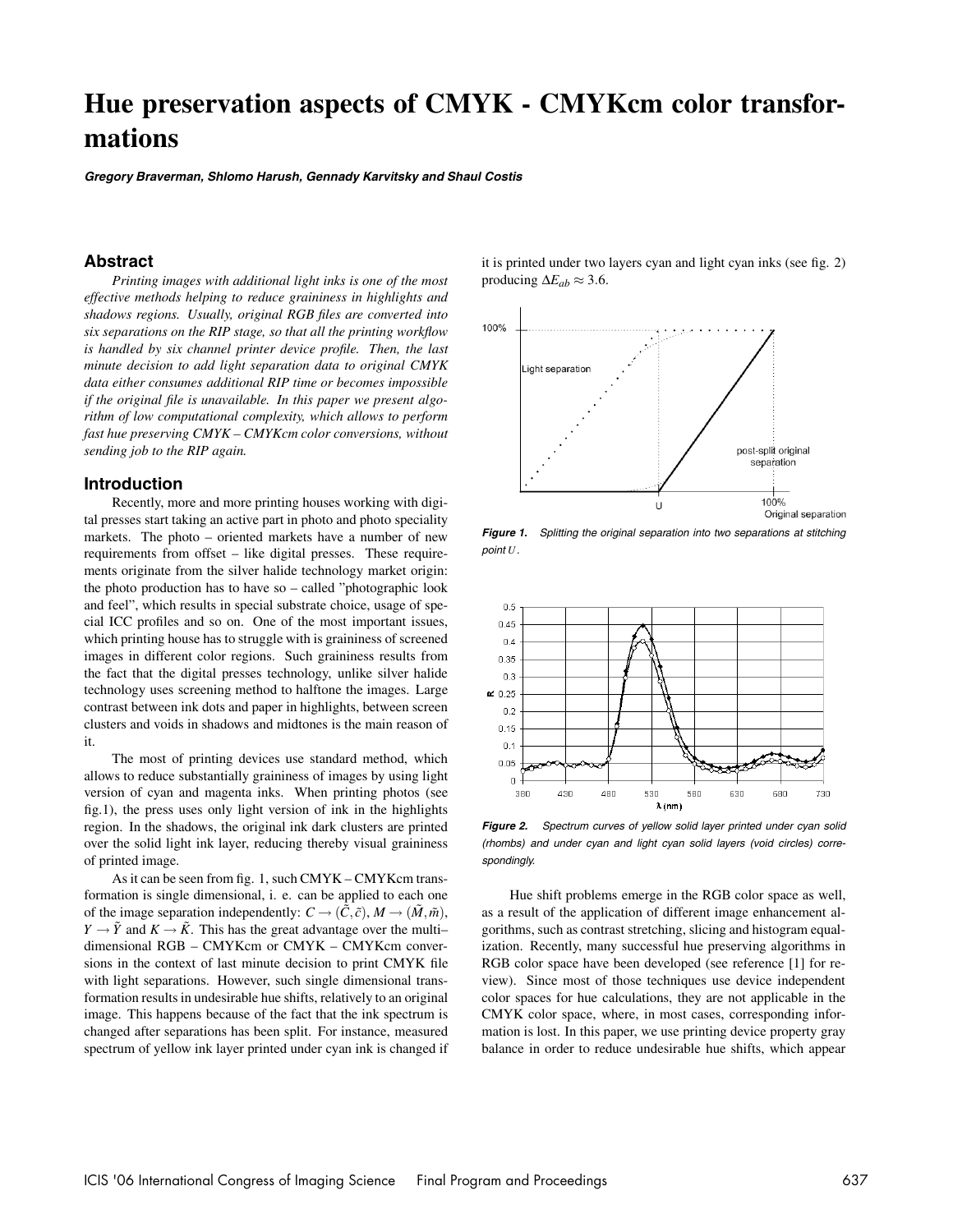after single dimensional color conversions in CMYK color space.

#### **Gray balance method**

As discussed above, single dimensional color transformations cannot preserve hues due to various effects like ink trapping, ink - paper optical interactions and others. However, it appears that preservation of some general constraints, such as press gray balance, helps to enhance significantly the color similarity between original and modified images.

Consider the gray balance curve

$$
\begin{cases}\nF_1(a^*, L^*) = 0 \\
F_2(b^*, L^*) = 0\n\end{cases} .
$$
\n(1)

in CIE  $L^*, a^*, b^*$  color space. The above equation represents the general expression for the curve in three dimensional space. As a rule, this curve is defined as a straight line passing through black and white points. A black point might be defined as the maximum ink coverage color coordinates  $L_b^*, a_b^*, b_b^*$  and a white point as paper color coordinates  $L^*_{w}, a^*_{w}, b^*_{w}$ . Then, functions  $F_1$  and  $F_2$  in the above equation (1) can be written down explicitly as

$$
F_1(a^*, L^*) \equiv \frac{a^* - a_w^*}{a_b^* - a_w^*} - \frac{L^* - L_w^*}{L_b^* - L_w^*}
$$
  
\n
$$
F_2(a^*, L^*) \equiv \frac{b^* - b_w^*}{b_b^* - b_w^*} - \frac{L^* - L_w^*}{L_b^* - L_w^*}
$$
\n(2)

We assume neutrality of the black ink, which is relevant for many black ink processes. Then, measuring press gray balance is reduced to finding triples of cyan, magenta and yellow dot area (DA) coverage values  $C_j$ ,  $M_j$ ,  $Y_j$  such that while printing, their color measurement will give  $L_j^*, a_j^*, b_j^*$  belonging to the line (2). Thus, gray balance measurement maps line (1,2) in color space to another empirical curve

$$
I_1(C,M) = 0I_2(C,Y) = 0
$$
\n(3)

in press CMY ink space. This mapping is defined by press gray balance look up tables

$$
C = G_C(L^*, a^*, b^*)
$$
  
\n
$$
M = G_M(L^*, a^*, b^*),
$$
  
\n
$$
Y = G_Y(L^*, a^*, b^*)
$$
\n(4)

where triples  $L^*$ ,  $a^*$  and  $b^*$  belong to the gray balance curve (2) (see figure 3). Apparently, the above curves are ink, substrate and process dependent. Their measurement can be performed using some iterative procedure.

In this section we show how the look up tables (4) can be used to reduce hue shifts in the gray balance region resulting from application of such single dimensional transformations as contrast and brightness. Consider an arbitrary single dimensional transformation in CMY ink space, identical for all inks

$$
\tilde{S} = T(S),\tag{5}
$$

where *S* is one of the process ink separations. For most known inks, the mapping functions (4) are different, which implies  $G_{\mathcal{C}}(L^*, a^*, b^*) \neq G_M(L^*, a^*, b^*) \neq G_Y(L^*, a^*, b^*)$ . Then the above transformation (5) may map point  $C_i, M_i, Y_i$  originally belonging to the gray balance curve (3) to another point  $\tilde{C}_i$ ,  $\tilde{M}_i$ ,  $\tilde{Y}_i$ outside the gray balance curve. This conclusion is true, of course for any other point of press gamut space.



**Figure 3.** Gray balance. The gray balance is defined as <sup>a</sup> straight line (eq. (2)) in *L*<sup>∗</sup> *a*∗*b*<sup>∗</sup> device independent color space (see left-hand plot). The mapping (gray balance) function (4) transforms the gray balanced point in *L*∗*a*∗*b*<sup>∗</sup> to the corresponding point in press CMY ink space (see right-hand plot)

The main idea is as follows. *Any single dimensional ink coverage transformation (5) aiming to preserve image hue should be constructed in such way that any point in three dimensional ink space, lying on the gray balance curve (3) will be transformed to a point, which belongs to the same curve. Then, any gray hue will be transformed to a gray hue of different brightness.*

As was shown empirically, such gray conserving transformations substantially reduce hue shifts, even in regions which are far away from the gray balance curve (1). This can be explained as follows. Applying transformation (5) on CMY ink space maps the original space to the same one, but distorted. This means that the point  $\{C_i, M_i, Y_j\}$ , which corresponds to the hue value  $H_j$  is transformed to a point with a different hue. Constructing transformations (5) as described above, we can fully repair distortion of the gray balance curve and partially repair the rest of the space. The degree of repair decreases with distance from the gray balance curve.

Preservation of gray balance is not a new concept. Many years ago, before computers came into the publishing industry, SWOP densities were established based on the same idea - keeping shadows gray balanced on SWOP media. Later, Cusdin [2] proposed an algorithm, which varied ink solid optical densities in order to achieve shadow gray balance consistency between different press media. However, applying this to the present problem, this methodology has at least two main disadvantages: It does not control all gray levels, and it changes the appearance of solids.

# **Gray balance and light inks printing**

Splitting the original image separation into two separations, the original one and its light version, is a common method to reduce image graininess and printing artifacts and, as a result, achieve photo quality. Usually the good candidates for such modification are cyan and magenta separations, due to their high contrast with paper. Corresponding transformations can be mathe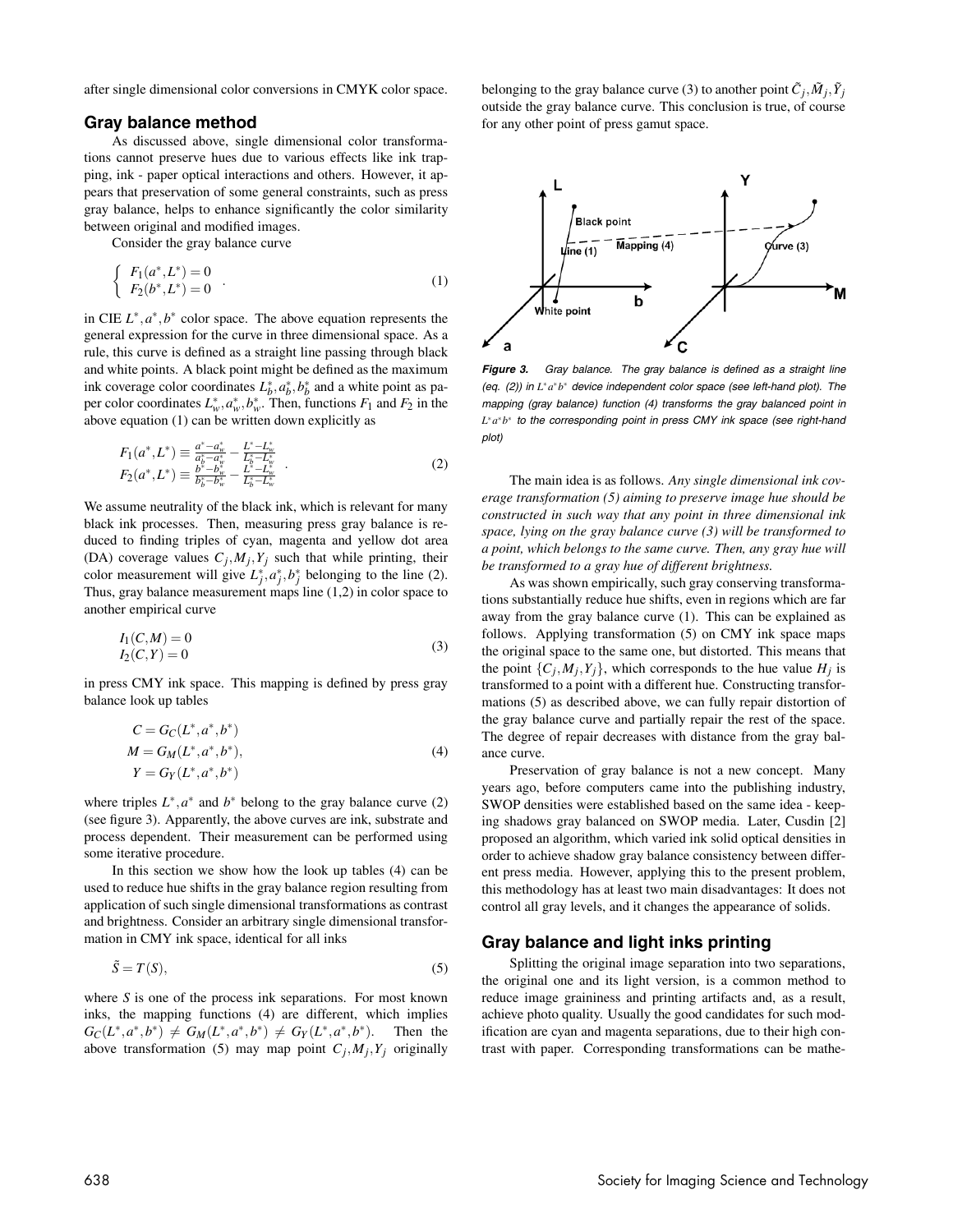matically described as

$$
\begin{cases} \tilde{S} = T(S) \\ \tilde{s} = t(S) \end{cases} , \tag{6}
$$

where  $\tilde{S}$  and  $\tilde{s}$  are transformed and light color components of parent color (cyan or magenta) separation *S*. The corresponding look-up tables  $T(S)$ (solid line) and  $t(S)$ (dotted line) are schematically shown in figure 1. Apparantly, the transformations of the type (6) applied on cyan and magenta separations, splitting them into two new components will not preserve image hues. Then, we try to construct the final transformations by conserving press gray balance when going from CMY to CMYcm ink space. In order to achieve this goal, we need to have, in addition to (4), a gray balance look up table in CMYcm space. We can simplify the problem by measuring this table for some "reduced" ink space  $(C^{(r)}, M^{(r)}, Y^{(r)})$ . "Reduced" means that if point  $\{C_j^{(r)}, M_j^{(r)}, Y_j^{(r)}\}$ belongs to the gray balance curve in "reduced" ink space, then when split, it will give a point in CMYcm space, which belongs to the corresponding gray balance curve. Suppose, these transformations are given by the following mapping functions:

$$
C^{(r)} = G_C^{(r)}(L^*, a^*, b^*)
$$
  
\n
$$
M^{(r)} = G_M^{(r)}(L^*, a^*, b^*)
$$
,  
\n
$$
Y^{(r)} = G_Y^{(r)}(L^*, a^*, b^*)
$$
\n(7)

which should correspond to the same gray balance curve in *L*<sup>\*</sup>*a*<sup>\*</sup>*b*<sup>\*</sup> color space (2) with a different black point  $\{L_b^*, a_b^*, b_b^*\}$ suitable for new CMYcm ink space. Having 1D transformations (2) and gray balance tables (4,7) we can construct new transformations in such a way that gray balance will be conserved in the new CMYcm space. This can be provided by mapping of a point, which has to be split, to "reduced" ink space as if it is a gray one. Such a mapping may not preserve lightness, since it has different ranges in both ink spaces because different black points are defined. To overcome this difficulty we use a lightness transfer function  $L^{*(r)} = f(L^*)$  which can be of relative or absolute colorimetric intent depending on its implementation. These options each have their own advantages and disadvantages. The final transformations are then as follows:

$$
\begin{cases}\n\tilde{C} = T_C \left( G_C^{(r)} \left( f \left( G_C^{-1} \left( C \right) \right) \right) \right) \\
\tilde{c} = t_C \left( G_C^{(r)} \left( f \left( G_C^{-1} \left( C \right) \right) \right) \right) \\
\tilde{M} = T_M \left( G_M^{(r)} \left( f \left( G_M^{-1} \left( M \right) \right) \right) \right) \\
\tilde{m} = t_M \left( G_M^{(r)} \left( f \left( G_M^{-1} \left( M \right) \right) \right) \right) \\
\tilde{r} = G_Y^{(r)} \left( f \left( G_Y^{-1} \left( Y \right) \right) \right) \\
\tilde{K} = K\n\end{cases}
$$
\n(8)

## **Color accuracy analysis**

The main idea of the construction (8) is gray balance preservations while going from one type of CMYK color space to another type of the same space. However, such single dimensional transformations can not guarantee preservation of all color hues. For instance, pure yellow color of 40% coverage will not preserve its hue under (8), if printed on bluish paper. On the contrary, original transformations (6) remain yellow separation unchanged. On the other hand, our transformations convert point on CMYK color space to another CMYK - like color space, which is substantially the same, which is ensured by the way the light inks are produced. Then the following questions should be asked: a) What is improvement rate of the algorithm? b) Which color regions does algorithm improve and where does it work bad? In order to understand the influence of proposed 1D transformations (8), we have printed IT8.7/3 and ECI 2002 Visual Layout targets in three configurations: reference CMYK, CMYKcm using original transformations (6) and CMYKcm with grays preserving transformations (8). All the targets were measured by GretagMacbeth Spectroscan device and output values *L*∗*a*∗*b*<sup>∗</sup> were analyzed.

#### **Improvement rate**

For the each one of the color bars on the above targets we calculated two values:  $\Delta E_{ab}^{j}$  and  $\Delta \tilde{E}_{ab}^{j}$ . These values give color difference between the original CMYK color strip and that of converted by 1D transformation (6) and that of converted by construction (8) correspondingly. The unified histogram of the both targets is shown in the figure 4. As it can be seen from this figure, 67% of all patches give  $\Delta \tilde{E}_{ab} \approx 2.2$  using gray balance preserving transformations (8), while transformation (6) gives  $\Delta E_{ab} \approx 3.3$ . The 95% limit gives  $\Delta \tilde{E}_{ab} \approx 4.3$  and  $\Delta E_{ab} \approx 6.0$  for (8) and (6) correspondingly.



**Figure 4.** Statistics of hue accuracy of standard transformation (6) (solid line) and gray balance preserving transformation (8)(dotted line)

#### **Hue accuracy in different color regions**

In order to understand which colors can the algorithm improve, we have put all the measured points on a - b diagram on fig. 4. The blue circles correspond to the colors for which improvement in ∆*Eab* is larger than 1, the red circles correspond to the colors for which degradation is larger than 1. The rest of the colors are presented by the green circles. As it can be observed from this diagram, the region of grays is improved by transformations (8) as expected. The yellow region experiences a little degradation, due to the reasons mentioned above. The same degradation can be seen in pure magenta and saturated cyan and green regions. However, statistics of improvement rates and visual images comparison show clear advantage of the gray balance preservation method (8) over the standard one (6).